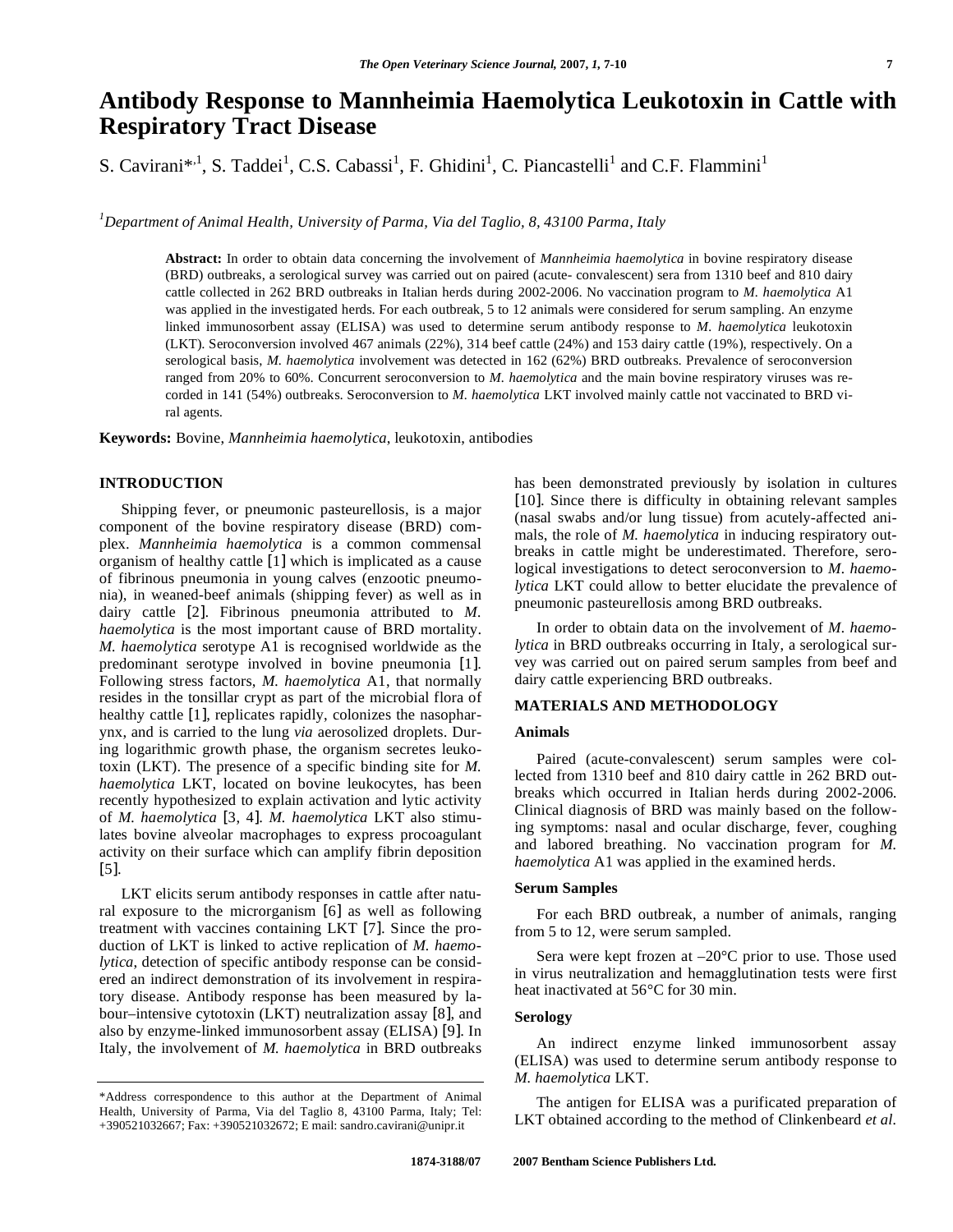[11] with minor modifications. Briefly, the LKT was precipitated with 40-60% of ammonium sulfate from supernatant of 1 l logarithmic-phase culture of *M. haemolytica* A1 reference strain ATCC BAA-409 grown in RPMI-1640 medium at 37°C in a shaking incubator. The precipitate was resuspended in 10 ml of 3M guanidine, 50 mM NaHPO4, 100 mM NaCl and dialyzed against phosphate buffered saline (PBS). The presence of LKT was assessed by SDS-PAGE, using 4% stacking and 10% resolving gels. To reveal the molecular weight of obtained LKT, the gel was electrophoretically blotted onto Immobilon-P membrane (*Millipore*) according to the method of Towbin *et al*. [12]. After blotting, the membrane was blocked with 3% gelatin in tris-buffered saline (TBS) and probed with a monoclonal antibody (MAb) to *M. haemolytica* A1 LKT. MAb MM601 was kindly provided by Dr. S. Srikumaran (University of Nebraska, Lincoln, Nebraska, USA). After washing, the membrane was incubated with goat anti-mouse immunoglobulin G conjugated with horseradish-peroxidase (*Sigma*). The immunoblot was developed using the substrate diaminobenzidine (*Sigma*). Immunoblot analysis detected the presence of the LKT band at a molecular weight of approximately 100 kDa (Fig. **1**).



**Fig. (1)**. Immunoblot analysis of *M. haemolytica* leukotoxin (LKT) preparation: (**a**) molecular weight markers, (**b**) immunoblot of *M. haemolytica* LKT preparation reacting with anti-LKT MAb MM601 revealing a band at approximately 100 kDa.

 For ELISA, wells of 96 well microtitration plates were coated with 100 μl  $(15 \mu g)$  of the LKT preparation per well. Paired serum samples were tested by an end-point assay, performing serial two-fold dilutions from 1:20 to 1:2560. The extent of antibody binding to LKT was detected by using a 1:200 dilution of horseradish peroxidase conjugate affinity purified rabbit anti bovine IgG. For colour development, a substrate containing phenylendiamine was added. Samples with a corrected optical density  $(COD) > 0.25$  were regarded as positive for antibody to LKT.

 Infection with *M. haemolytica* was demonstrated by seroconversion (from negative to positive) or significant (4 fold) rise in antibody titer to LKT of paired acuteconvalescent serum samples. Involvement of *M. haemolytica* in a BRD outbreak was demonstrated by detection of one or more animals showing seroconversion to LKT.

 In addition, all the paired serum samples were tested for antibodies to the main bovine respiratory viruses: Bovine Herpesvirus 1 (BHV-1), Bovine Viral Diarrhea Virus (BVDV) and Bovine Coronavirus (BC) by virus neuralization test (VN), Bovine Respiratory Syncytial Virus (BRSV) by indirect fluorescent antibody assay (IFA) and Parainfluenza 3 (PI3) by hemagglutination inhibition test (HI). In all the cases, seroconversion was demonstrated according to the criteria previously indicated.

#### **RESULTS**

 Results concerning seropositivity to LKT of *M. haemolytica* in paired serum samples from cattle with respiratory disease are recorded in Table **1**.

 At the first sampling (acute serum) 66 out of 2120 cattle (3%) showed antibody response to LKT. Seroconversion involved 467 animals (22%) in 162 outbreaks (62%), of which 314 beef cattle (24%) in 94 outbreaks (69%) and 153 dairy cattle (19%) in 68 outbreaks (54%). In the BRD outbreaks where seroconversion to *M. haemolytica* occurred were involved from 20% to 60% of the animals.

 In addition, the seroconversion rate in beef cattle (24% for the animals and 69% for the outbreaks) was significantly higher ( $p<0.01$  for the animals and  $p<0.05$  for the outbreaks) than in dairy cattle (19% for the animals and 54% for the outbreaks).

 In dairy cattle, seroconversion to LKT involved 153 animals, of which 112 (73%) were calves and heifers and 41 (27%) cows. In beef cattle, 224 (71%) out of the 314 seroconverting animals were from BRD outbreaks occurring within two weeks from the arrival at the feedyard. Conversely, BRD episodes occurring in dairy cattle could not be linked to specific events or phases in the production cycle.

 Concurrent seroconversion to *M. haemolytica* LKT and viruses was recorded in 305 animals (14%) from 141 outbreaks (54%). Viruses involved in concurrent seroconversion with *M. haemolytica* LKT were BRSV (n.= 141), BVDV  $(n= 74)$ , BC  $(n= 69)$ , PI3  $(n= 55)$  and BHV-1  $(n= 23)$ . It was rather common  $(n= 57)$  to detect an antibody response towards *M. haemolytica* LKT and two or more respiratory viruses in the same animal. Mortality rate was 12% and 10% in the outbreaks showing concurrent seroconversion and LKT seroconversion alone, respectively.

 On the basis of herd history concerning sanitary programs, it was recorded that 340 (73%) out of 467 animals seroconverting to *M. haemolytica* LKT were unvaccinated against viral respiratory pathogens, BHV-1, BRSV, BVDV, PI3.

# **DISCUSSION AND CONCLUSION**

 This field study confirmed the involvement of *M. haemolytica* in bovine respiratory tract disease as has previously been reported for bacterial isolation data in BRD outbreaks occurring in cattle populations reared in the same area [10].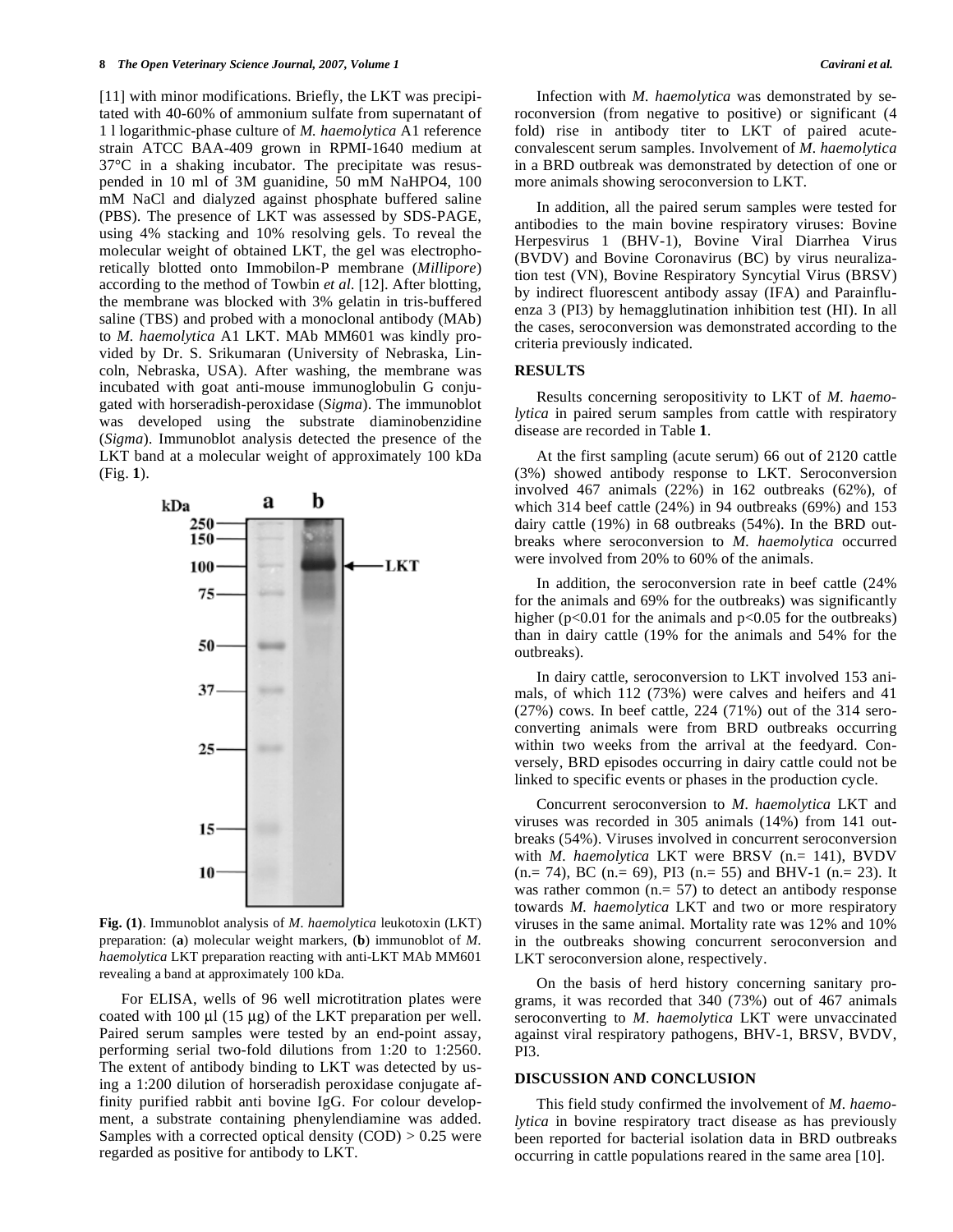| <b>Animal category</b> | <b>Examined</b> | Seroconversion* |
|------------------------|-----------------|-----------------|
| Beef cattle            |                 |                 |
| Animals                | 1310            | 314 (24%)       |
| Outbreaks              | 137             | 94 (69%)        |
| Dairy cattle           |                 |                 |
| Animals                | 810             | 153 (19%)       |
| Outbreaks              | 125             | 68 (54%)        |

**Table 1. Antibody Response to** *M. haemolytica* **Leukotoxin (LKT) in Serum Samples Collected from Cattle with Acute Respiratory Disease** 

\*Seroconversion (from negative to positive) or significant (4 fold) rise in antibody titer to LKT of paired acute-convalescent serum samples.

 The immunological response to LKT measured here indicated that *M. haemolytica* was actively replicating for a time in most cattle in course of acute respiratory episodes. Antibody response (seroconversion) to LKT in paired (acuteconvalescent) serum samples indicates *M. haemolytica* as a pathogenic cause of the observed respiratory episodes. Since there is a short period of active colonization of *M. haemolytica*, which consequently limits the period for isolating bacteria by nasal swabbing, serological investigation could contribute to better diagnosis.

 In our survey, seroconversion to *M. haemolytica* LKT was detected in 22% of the diseased cattle belonging to 62% of the BRD outbreaks where prevalence of individual seroconversion ranged from 20% to 60%. The serological findings pointed out that the BRD outbreaks under investigation experienced *M. haemolytica* active infection. *M. haemolytica* should be considered as one of the main causes but not necessarily the primary cause of the disease, as our data indicate the high prevalence of concurrent seroconversion to *M. haemolytica* LKT and viruses.

 As expected, BRSV showed the higher prevalence of seroconversion among the viruses involved in the examined BRD outbreaks. Surprisingly, a high prevalence of seroconverted animals was associated with BVDV and BC, which are most frequently identified as agents of enteric disease. However, both viruses have been involved in respiratory outbreaks occurred in Italy [13].

 It is well known that BVDV causes a respiratory syndrome. BVDV replicates in the mucosal cells of the respiratory tract eliciting lung tissue damage [14]. In addition, immunosuppression following BVDV infection favours respiratory colonization with other viruses and bacteria, in particular *M. haemolytica* [15].

 The role of BC in inducing BRD was investigated and ascribed to the existence of coronavirus strains showing tropism and pathogenic activity for the respiratory tract of cattle [16].

 In our survey, the combination of *M. haemolytica* and viruses appears to have increased the pathogenic activity of the bacterium, since seroconversion to LKT involved mainly cattle that were not vaccinated to BRD viral agents. Vaccination to bovine respiratory viruses, BVDV included, should therefore contribute to the control of *M. haemolytica* infection as well. Consequently, the lack of a vaccination program to viruses has to be considered a risk factor for the development of *M. haemolytica* fibrinous pneumonia.

 It has been shown that detection of an antibody response to LKT is useful in detecting an active infection status. Moreover, LKT antibodies can also prevent or reduce the occurrence of fibrinous pneumonia. Individual studies which have evaluated the efficacy of *M. haemolytica* virulence factors have claimed that a significant correlation exists between high antibody levels to LKT and an overall protection against intratracheal or transthoracic intrapulmonic challenge with live *M. haemolytica* [17]. Therefore, *M. haemolytica* A1 LKT is currently included in vaccine preparations that are available commercially in the cattle industry.

 The observation of a high prevalence of concurrent infections involving *M. haemolytica* and viruses suggests that the routine treatment of beef and dairy cattle with combined vaccines for the prevention of viral infections and pasteurellosis would be beneficial. Experimental studies of these combinations have generally yielded favourable results [18].

 In order to establish the best age and time for vaccination, the finding that in dairy cattle most of seroconversions were detected in calves is important. Vaccination of dams, which will improve specific passive immunity [19], appears to be a promising approach to reduce pneumonia occurrence in young animals.

 For beef cattle, our evidence showing the occurrence of BRD after shipment, combined with the results of field trial carried out across a wide geographic range of locations, types and sources of the animals within different managements [20], suggests that vaccination administered upon arrival at the feedyard can reduce mortality due to respiratory disease.

#### **REFERENCES**

- [1] Frank GH. Pasteurellosis of cattle. In: Pasteurella and pasteurellosis, Adlam C.F. and Rutter J.M. Ed. New York, Academic Press. 1989; 197-222.
- [2] Whiteley LO, Maheswaran SK, Weiss DJ, Ames TR, Kannan MS. *Pasteurella haemolytica* A1 and bovine respiratory disease: pathogenesis. J Vet Intern Med 1992; 6: 11-22.
- [3] Brown JF, Leite F, Czuprynski CJ. Binding of *Pasteurella haemolytica* leukotoxin to bovine leukocytes. Infect Immun 1997; 65: 3719-3724.
- [4] Thumbikat P, Dileepan T, Kannan MS, Maheswaran SK. Characterization of Mannheimia (Pasteurella) haemolytica leukotoxin interaction with bovine alveolar macrophage beta2 integrins. Vet Res 2005; 36: 771-786.
- [5] Car BD, Suyemoto M, Neilsen NR, Slauson DO. The role of leukocytes in the pathogenesis of fibrin deposition in bovine acute lung injury. Am J Pathol 1991; 138: 1191-1198.
- [6] McBride JW, Corstvet RE, Paulsen DB, McClure JR, Enright FM. Systemic and pulmonary antibody responses of calves to *Pas-*